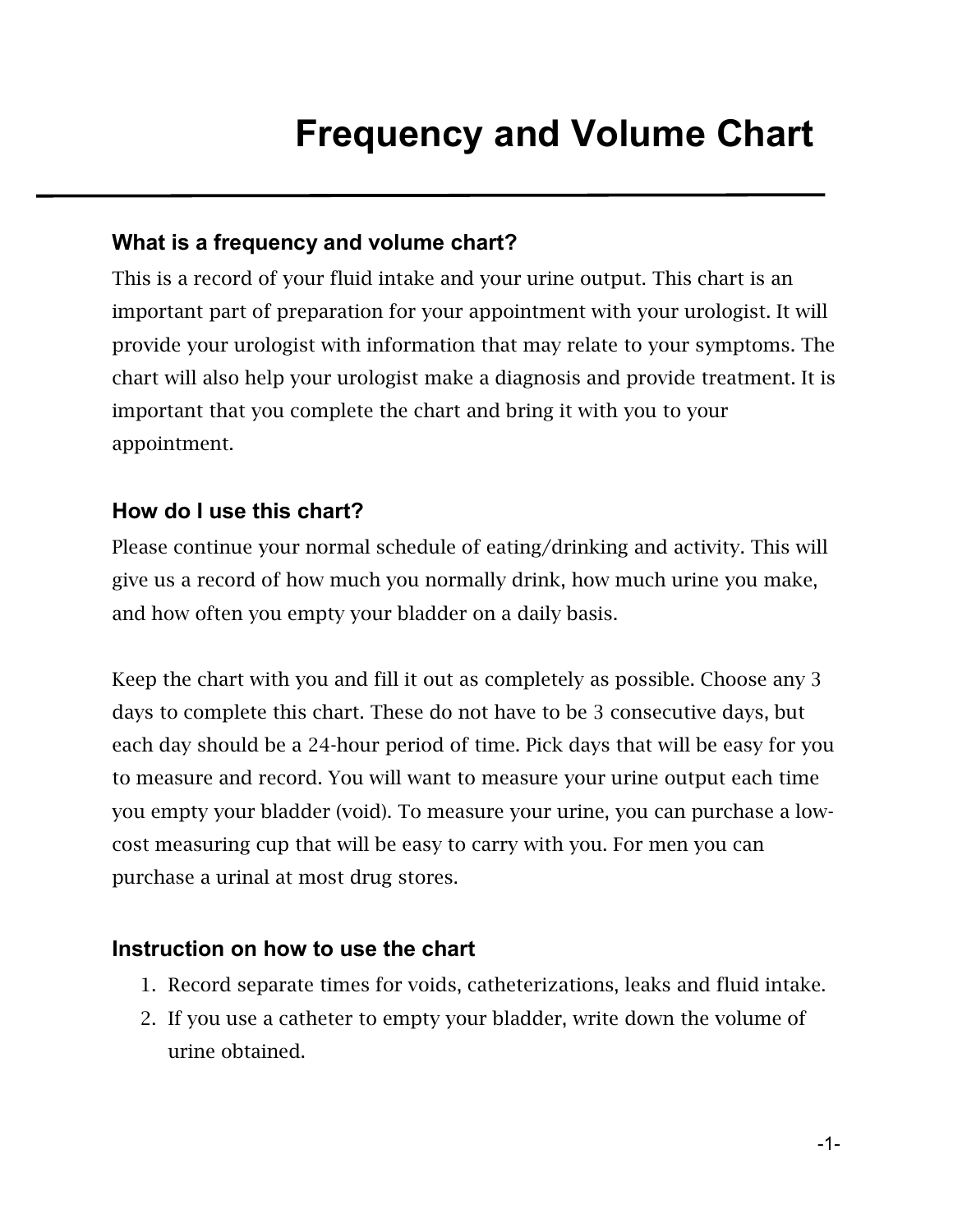- 3. Measure urine volume and fluid intake volume in either ounces or cc's  $(1cc = 1ml).$
- 4. When recording a leak please record the amount you leaked, whether you had to change your pad, your activity during the leak and your degree of urgency using the scale on the chart.
- 5. If you experience bladder or pelvic pain please write down the severity of the pain with each event using the scale on the chart.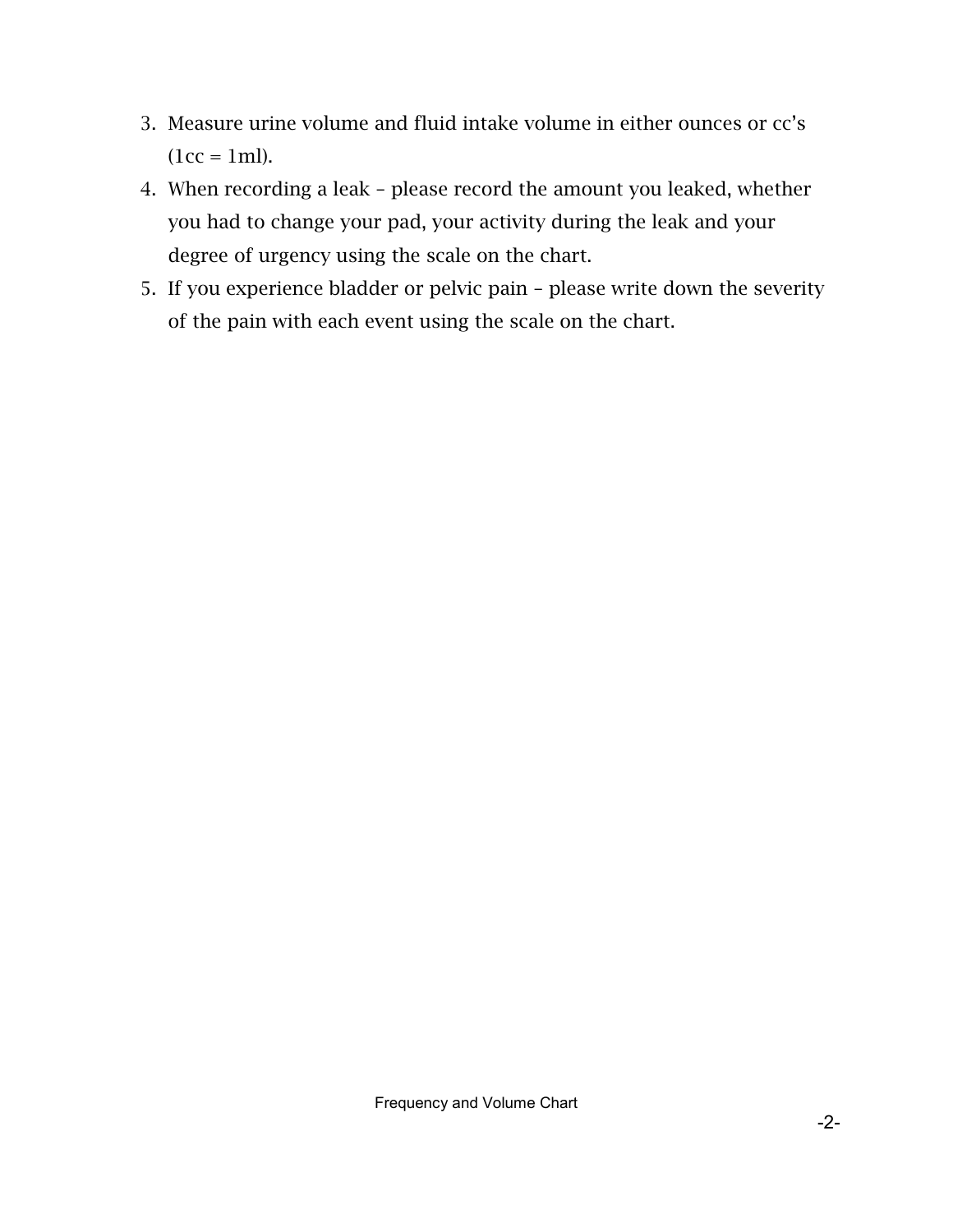| <b>Time</b><br>(am/pm) | Voided<br>urine<br>volume (cc<br>or ounces) | Catheterized<br>urine volume<br>(cc or ounces) | <b>Amount leaked</b><br>1=drops/damp<br>2=wet-soaked<br>3=emptied<br>bladder | Pad<br>change?<br>Yes/no | <b>Activity during leak</b> | <b>Urgency</b><br>1=mild<br>2=moderate<br>3=severe | Sensation<br>and/or pain<br>$1 = \text{mild}$<br>2=moderate<br>3=severe | Fluid intake and type |
|------------------------|---------------------------------------------|------------------------------------------------|------------------------------------------------------------------------------|--------------------------|-----------------------------|----------------------------------------------------|-------------------------------------------------------------------------|-----------------------|
| 7:00 am                | 250 сс                                      |                                                |                                                                              |                          |                             |                                                    |                                                                         |                       |
| 7:30 am                |                                             |                                                | $\sqrt{2}$                                                                   | Yes                      | Running                     | $\sqrt{2}$                                         | $\mathbf{1}$                                                            |                       |
| 8:00 am                |                                             |                                                |                                                                              |                          |                             |                                                    |                                                                         | 80z tea, 40z OJ       |
|                        |                                             |                                                |                                                                              |                          |                             |                                                    |                                                                         |                       |
|                        |                                             |                                                |                                                                              |                          |                             |                                                    |                                                                         |                       |
|                        |                                             |                                                |                                                                              |                          |                             |                                                    |                                                                         |                       |
|                        |                                             |                                                |                                                                              |                          |                             |                                                    |                                                                         |                       |
|                        |                                             |                                                |                                                                              |                          |                             |                                                    |                                                                         |                       |
|                        |                                             |                                                |                                                                              |                          |                             |                                                    |                                                                         |                       |
|                        |                                             |                                                |                                                                              |                          |                             |                                                    |                                                                         |                       |
|                        |                                             |                                                |                                                                              |                          |                             |                                                    |                                                                         |                       |
|                        |                                             |                                                |                                                                              |                          |                             |                                                    |                                                                         |                       |
|                        |                                             |                                                |                                                                              |                          |                             |                                                    |                                                                         |                       |
|                        |                                             |                                                |                                                                              |                          |                             |                                                    |                                                                         |                       |
|                        |                                             |                                                |                                                                              |                          |                             |                                                    |                                                                         |                       |
|                        |                                             |                                                |                                                                              |                          |                             |                                                    |                                                                         |                       |
|                        |                                             |                                                |                                                                              |                          |                             |                                                    |                                                                         |                       |
|                        |                                             |                                                |                                                                              |                          |                             |                                                    |                                                                         |                       |
|                        |                                             |                                                |                                                                              |                          |                             |                                                    |                                                                         |                       |
|                        |                                             |                                                |                                                                              |                          |                             |                                                    |                                                                         |                       |
|                        |                                             |                                                |                                                                              |                          |                             |                                                    |                                                                         |                       |
|                        |                                             |                                                |                                                                              |                          |                             |                                                    |                                                                         |                       |
|                        |                                             |                                                |                                                                              |                          |                             |                                                    |                                                                         |                       |
|                        |                                             |                                                |                                                                              |                          |                             |                                                    |                                                                         |                       |
|                        |                                             |                                                |                                                                              |                          |                             |                                                    |                                                                         |                       |
|                        |                                             |                                                |                                                                              |                          |                             |                                                    |                                                                         |                       |
|                        |                                             |                                                |                                                                              |                          |                             |                                                    |                                                                         |                       |

Department of Urology Frequency and Volume Chart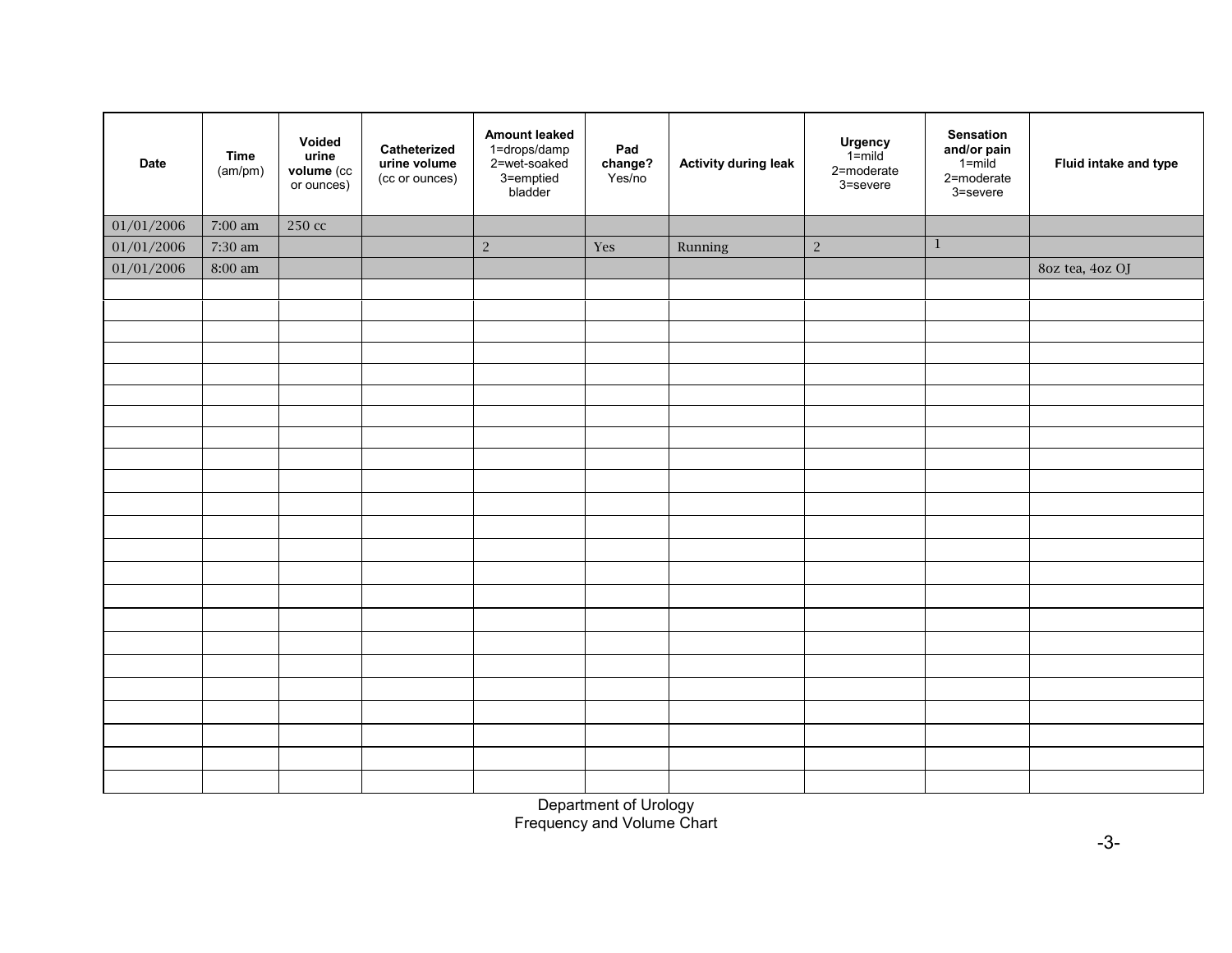| <b>Date</b> | <b>Time</b><br>(am/pm) | Voided<br>urine<br>volume (cc<br>or ounces) | Catheterized<br>urine volume<br>(cc or ounces) | <b>Amount leaked</b><br>1=drops/damp<br>2=wet-soaked<br>3=emptied<br>bladder | Pad<br>change?<br>Yes/no | <b>Activity during leak</b> | <b>Urgency</b><br>1=mild<br>2=moderate<br>3=severe | Sensation<br>and/or pain<br>$1 = mid$<br>2=moderate<br>3=severe | Fluid intake and type |
|-------------|------------------------|---------------------------------------------|------------------------------------------------|------------------------------------------------------------------------------|--------------------------|-----------------------------|----------------------------------------------------|-----------------------------------------------------------------|-----------------------|
|             |                        |                                             |                                                |                                                                              |                          |                             |                                                    |                                                                 |                       |
|             |                        |                                             |                                                |                                                                              |                          |                             |                                                    |                                                                 |                       |
|             |                        |                                             |                                                |                                                                              |                          |                             |                                                    |                                                                 |                       |
|             |                        |                                             |                                                |                                                                              |                          |                             |                                                    |                                                                 |                       |
|             |                        |                                             |                                                |                                                                              |                          |                             |                                                    |                                                                 |                       |
|             |                        |                                             |                                                |                                                                              |                          |                             |                                                    |                                                                 |                       |
|             |                        |                                             |                                                |                                                                              |                          |                             |                                                    |                                                                 |                       |
|             |                        |                                             |                                                |                                                                              |                          |                             |                                                    |                                                                 |                       |
|             |                        |                                             |                                                |                                                                              |                          |                             |                                                    |                                                                 |                       |
|             |                        |                                             |                                                |                                                                              |                          |                             |                                                    |                                                                 |                       |
|             |                        |                                             |                                                |                                                                              |                          |                             |                                                    |                                                                 |                       |
|             |                        |                                             |                                                |                                                                              |                          |                             |                                                    |                                                                 |                       |
|             |                        |                                             |                                                |                                                                              |                          |                             |                                                    |                                                                 |                       |
|             |                        |                                             |                                                |                                                                              |                          |                             |                                                    |                                                                 |                       |
|             |                        |                                             |                                                |                                                                              |                          |                             |                                                    |                                                                 |                       |
|             |                        |                                             |                                                |                                                                              |                          |                             |                                                    |                                                                 |                       |
|             |                        |                                             |                                                |                                                                              |                          |                             |                                                    |                                                                 |                       |
|             |                        |                                             |                                                |                                                                              |                          |                             |                                                    |                                                                 |                       |
|             |                        |                                             |                                                |                                                                              |                          |                             |                                                    |                                                                 |                       |
|             |                        |                                             |                                                |                                                                              |                          |                             |                                                    |                                                                 |                       |
|             |                        |                                             |                                                |                                                                              |                          |                             |                                                    |                                                                 |                       |
|             |                        |                                             |                                                |                                                                              |                          |                             |                                                    |                                                                 |                       |
|             |                        |                                             |                                                |                                                                              |                          |                             |                                                    |                                                                 |                       |
|             |                        |                                             |                                                |                                                                              |                          |                             |                                                    |                                                                 |                       |
|             |                        |                                             |                                                |                                                                              |                          |                             |                                                    |                                                                 |                       |

Department of Urology Frequency and Volume Chart